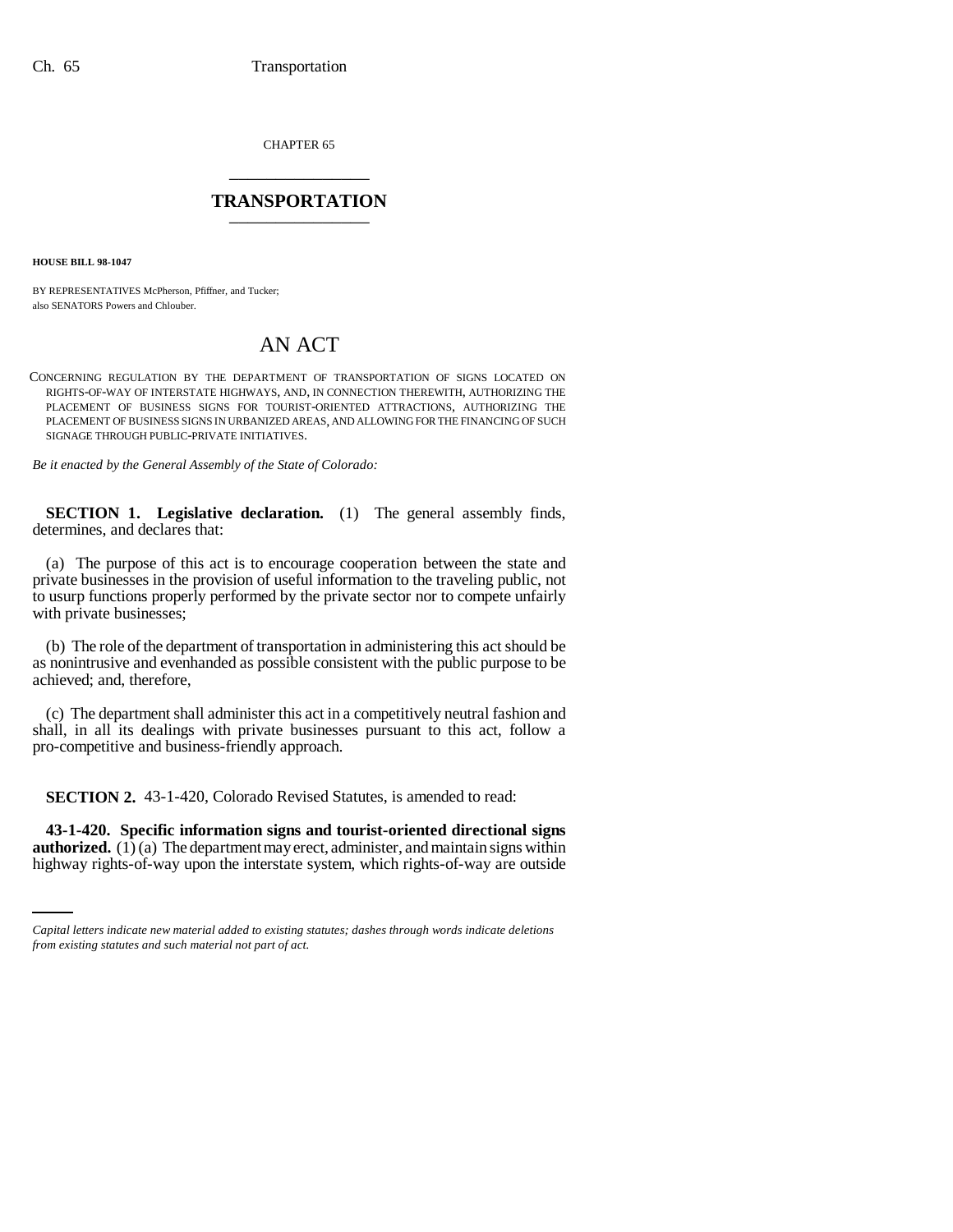Transportation Ch. 65

urbanized areas, for the display of advertising and information of interest to the traveling public, pursuant to the federal authority therefor as set forth in  $23$  U.S.C.A. U.S.C. secs. 109 (d), 131 (f), and 315 and 49 CFR 1.48 (b).

(b) IN ADDITION TO ERECTING, ADMINISTERING, AND MAINTAINING THE SIGNS AUTHORIZED BY PARAGRAPH (a) OF THIS SUBSECTION (1), THE DEPARTMENT MAY AUTHORIZE THE ERECTION, ADMINISTRATION, AND MAINTENANCE OF SPECIFIC INFORMATION SIGNS WITHIN HIGHWAY RIGHTS-OF-WAY UPON THE INTERSTATE SYSTEM IN URBANIZED AREAS FOR THE PURPOSE OF PROVIDING INFORMATION REGARDING TOURIST-ORIENTED ATTRACTIONS OF REGIONAL INTEREST TO THE TRAVELING PUBLIC.

 $(1.5)$  For purposes of this subsection  $(1)$  As USED IN THIS SECTION, "urbanized area" means that area within the boundary of a metropolitan area having a population of fifty thousand or more as determined by the United States bureau of the census in its latest census and as included on the urbanized area map approved by the department.

(2) The department may issue permits for business signs to be installed on specific information signs, all such specific information signs and business signs to be constructed and installed at the expense of the business being identified UNLESS OTHERWISE SPECIFIED BY A CONTRACTOR IN AN AGREEMENT NEGOTIATED PURSUANT TO SECTION 43-1-1202 (1) (a) (XI). Permits for such business signs shall be issued for a period of one year, beginning each January 1, without proration for periods less than a year. Each application for an initial permit or for a renewal of an existing permit shall be accompanied by an administration and maintenance fee to be determined by the department OR BY THE CONTRACTOR IN AN AGREEMENT NEGOTIATED PURSUANT TO SECTION  $43$ -1-1202 (1) (a) (XI). In no case shall the required fee exceed the actual cost of erecting the sign, maintaining the sign, and administration of the program. In the event that the number of applications for permits for a particular location exceeds the number of business signs which THAT can be accommodated at that location, the department OR, IF SO SPECIFIED IN AN AGREEMENT NEGOTIATED PURSUANT TO SECTION 43-1-1202 (1) (a) (XI), THE CONTRACTOR, shall develop a method for the annual rotation of such business signs. THE DEPARTMENT SHALL NOT CONDITION ELIGIBILITY FOR BUSINESS SIGNS ON THE UTILIZATION OF ANY OTHER OFF-PREMISE OUTDOOR ADVERTISING DEVICES.

(3) The department may issue permits and adopt rules and regulations for the erection, administration, and maintenance of tourist-oriented directional signs within highway rights-of-way not on the interstate system, freeways, or expressways, as such highways are defined in such rules, and regulations, for the display of information of interest to the traveling public pursuant to the federal authority therefor as set forth in 23 U.S.C. secs. 109 (d), 315, and 402 (a); 49 CFR 1.48 (b); and in accordance with federal requirements. Any tourist-oriented directional sign erected pursuant to this subsection (3) shall be required to comply with all applicable regulations of the county, city and county, or municipality in which such sign is located. A county, city and county, or municipality may choose to authorize such signs within its jurisdiction by adoption of a resolution to that effect by the governing body of that county, city and county, or municipality, which resolution shall be directed to the executive director of the department or his THE EXECUTIVE DIRECTOR'S designee. Upon receipt of such resolution, the department shall authorize further